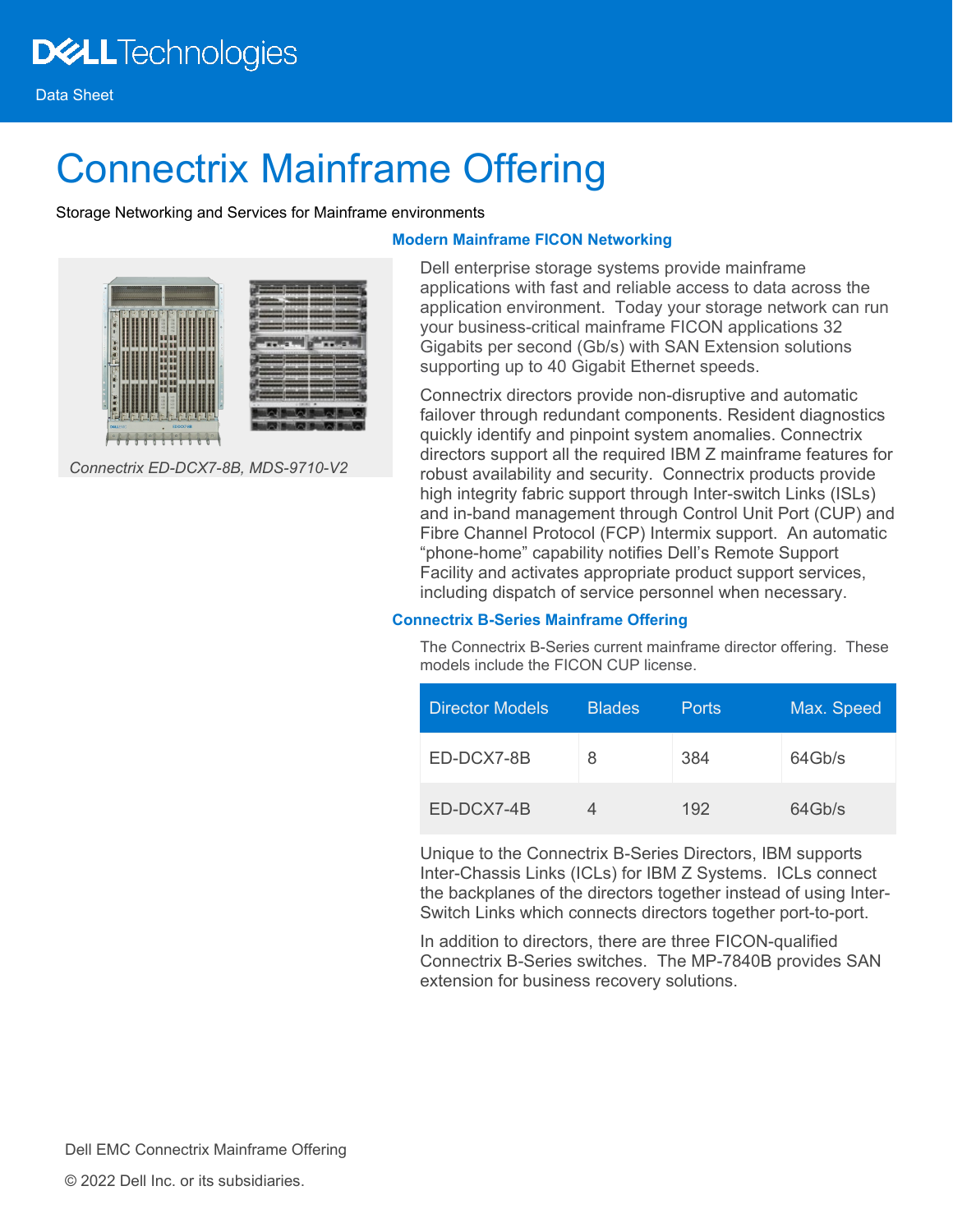| <b>Switch Models</b> | Ports                                                 | Max. Speed                     |
|----------------------|-------------------------------------------------------|--------------------------------|
| <b>DS-7720B</b>      | $24 - 64$                                             | 64Gb/s                         |
| <b>DS-6620B</b>      | $24 - 64$                                             | 32Gb/s                         |
| MP-7840B             | 24 Fibre Channel<br>16 Ethernet<br>2 Gigabit Ethernet | 16Gb/s<br>1/10 GbE<br>$40$ GbE |

SANnav provides Connectrix B-Series management. SANnav Management Portal and SANnav Global View empower IT administrators to be more efficient and productive by providing comprehensive visibility into the SAN environment. These tools transform information about SAN behavior and performance into actionable insights, allowing administrators to quickly identify, isolate and correct problems before they impact the business.

### **Connectrix MDS Series Mainframe Offering**

The Connectrix MDS Series includes two director models and one multi-purpose switch as follows:

| <b>Model</b>     | Ports/Blades                            | Max. Speed                                 |
|------------------|-----------------------------------------|--------------------------------------------|
| MDS-9710-V2*     | 384/eight blades                        | 32Gb/s FC                                  |
| MDS-9706-V2*     | 192/four blades                         | 32Gb/s FC                                  |
| MDS-9220i**      | $12 \overline{ }$<br>Four<br>Two<br>One | 32Gb/s FC<br>1/10 GbE<br>25 GbE<br>40 Gb/E |
| <b>MDS-9250i</b> | 40<br>Two<br>Eight                      | 16Gb FC<br>1/10 GbE<br>FCoE                |

\* -V2 director models are 64Gb/s-ready

\*\* MDS-9220i pending FICON certification

Data Center Network Manager (DCNM) the management tool for Connectrix MDS, has been replaced by Nexus Dashboard Fabric Controller (NDFC). With its modern design. NDFC optimizes the overall uptime and reliability of your data center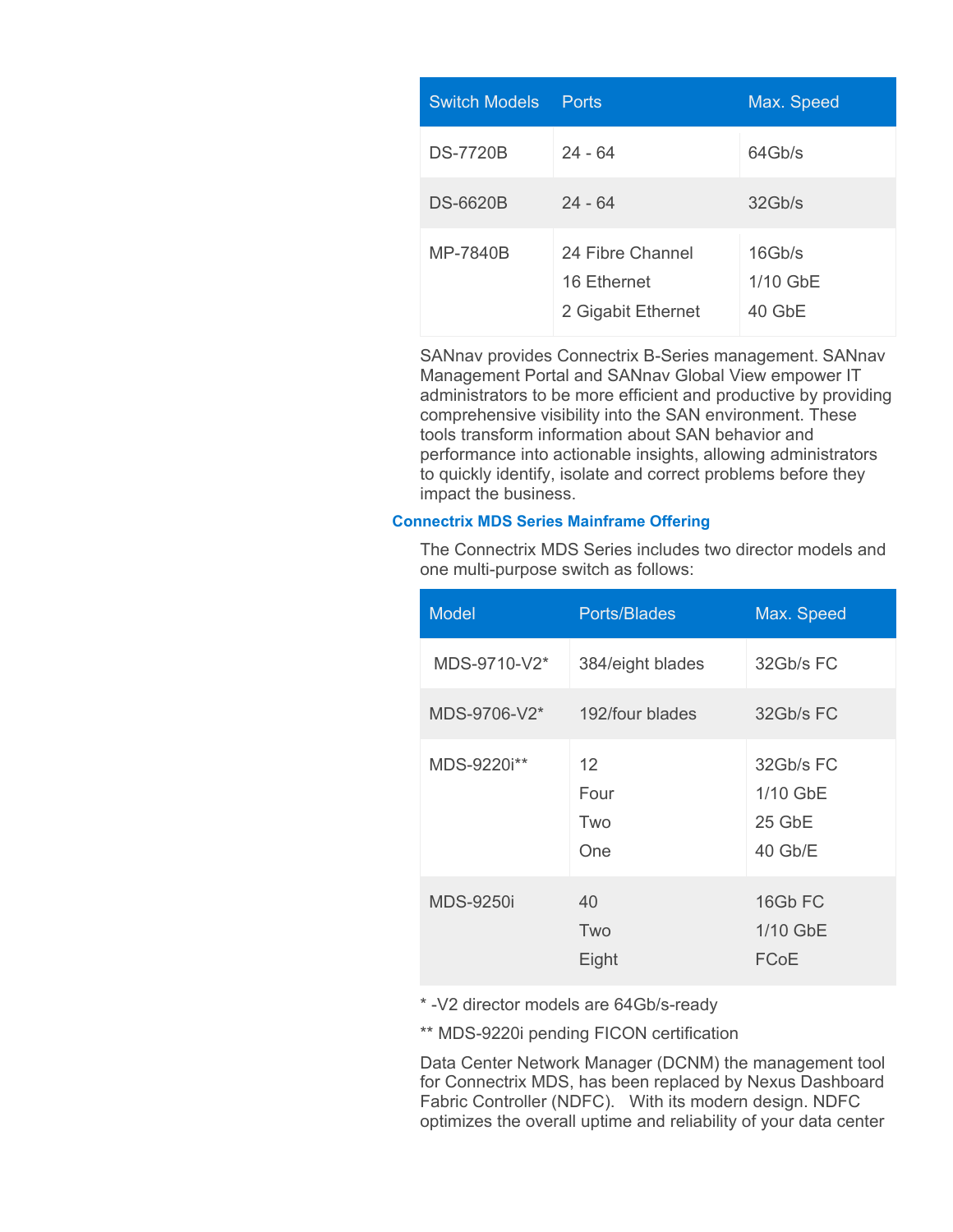infrastructure and helps improve business continuity. NDFC automates provisioning, monitors and detects congestion, and provides faster problem resolution using a modern user interface.



Dell Technologies Services Plan, deploy, manage and support IT transformation with our top-rated services

#### **Consulting**

Dell Technologies Consulting Services provides industry professionals with a wide range of tools and the experience you need to design and execute plans to transform your business.

#### **Deployment**

Accelerate technology adoption with ProDeploy Enterprise Suite. Trust our experts to lead deployments through planning, configuration and complex integrations.

#### **Management**

Regain control of operations with flexible IT management options. Our Residency Services help you adopt and optimize new technologies and our Managed Services allow you to outsource portions of your environment to us.

#### **Support**

Increase productivity and reduce downtime with ProSupport Enterprise Suite. Expert support backed by proactive and predictive artificial intelligence tools.

#### **Education**

Dell Technologies Education Services help you develop the IT skills required to lead and execute transformational strategies. Get certified today.

Learn more at [DellTechnologies.com/Services](http://www.delltechnologies.com/Services)